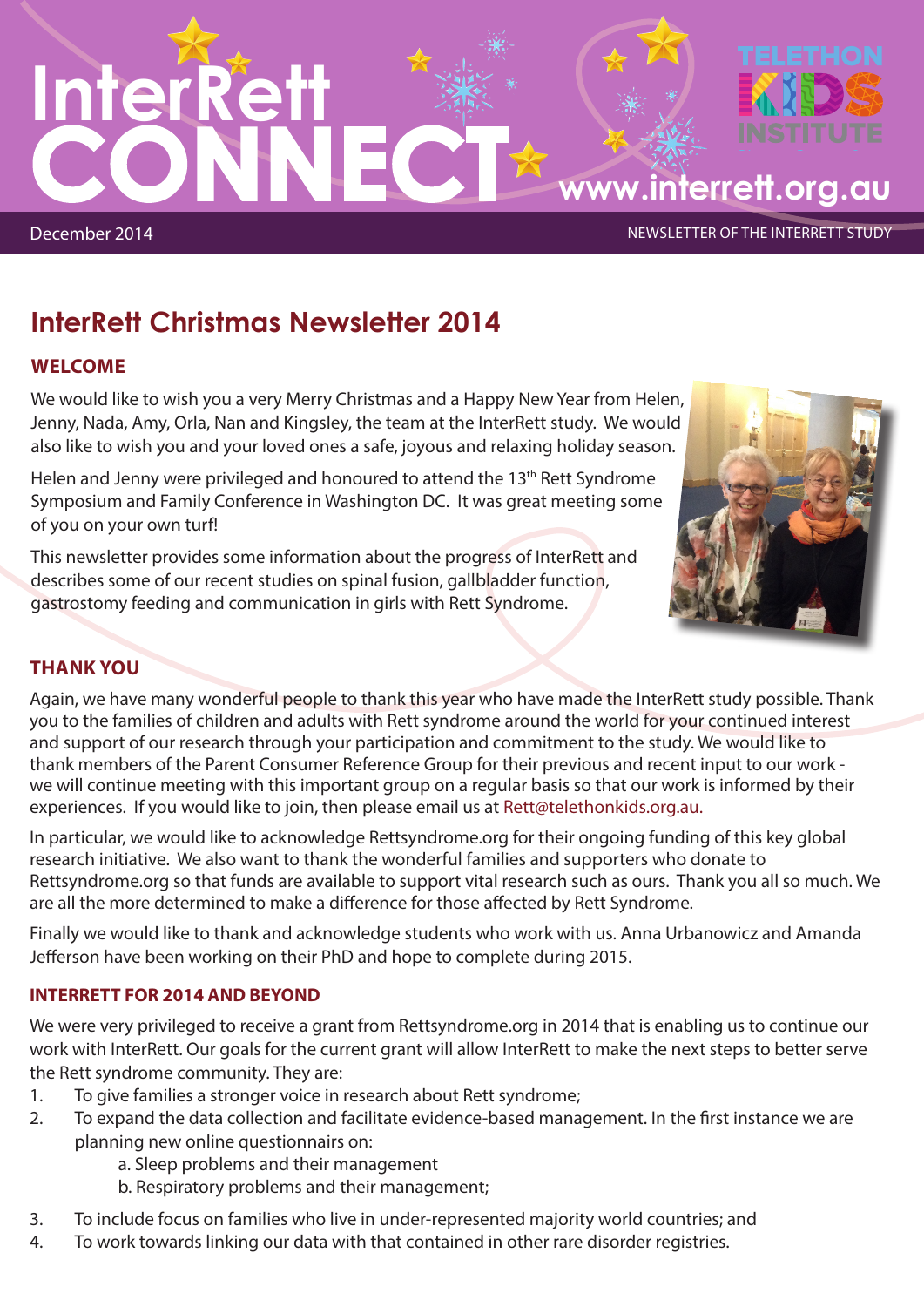The InterRett Consumer Reference Group recently supported the need for the two new studies on sleep and respiratory problems in Rett syndrome. These are both aspects of health about which we know very little and are unclear as to the best management. Over the next few months, we will develop the questionnaire which can be completed online. We look to forward to working with you to investigate these important topics.

## **INTERRETT CONTINUES TO GROW**

With the wonderful contribution of families and clinicians around the world InterRett has continued to grow providing an increasingly powerful database for Rett syndrome research. Overall, since the inception of InterRett, data has been provided on over 2500 girls and women with the largest proportions coming from the US, Spain, France, Canada, UK and Israel. During 2014, the greatest numbers of family participants have been from the US, Brazil and China. Thank you to everybody but especially to Silvana Santos who has put so much work into encouraging Brazilian families to participate and Shuang Liu (Sheila) from Shenzhen who has helped so much in encouraging Chinese families to participate. We very much value your time and effort.

Some countries are not visible on the graphs below because the numbers of participating families are very small but the countries are many. They include: Belarus, Bolivia, Bulgaria, Chile, Colombia, Costa Rica, Croatia, Cyprus, Denmark, Dominican Republic, Finland, Honduras, Hungary, India, Iran, Italy, Japan, Luxembourg, Macedonia, Malta, Norway, Peru, Portugal, Puerto Rico, Russia, Slovenia, South Africa, Sweden, Switzerland, Taiwan, The Netherlands, Turkey, United Arab Emirates, Uruguay and Venezuela. It is truly wonderful to capture experiences around the world and we value all participation.



The InterRett family questionnaire is currently available in online or paper versions in English, Spanish, German, Italian, Mandarin, Dutch, Polish, French and Portuguese. We would like to continue translations into other languages.

## **Search our database**

Please visit the graph generating tool on our website where you create graphs based on the information provided in the InterRett project by families and clinicians around the world. We welcome your feedback. The link is: https://interrett.ichr.uwa.edu.au//output/

## **SOME AUSTRALIAN NEWS**

Wendy Macklin is the grandmother of a beautiful three year old girl with Rett syndrome. Wendy wrote a wonderful piece called "A grandmother's story" describing her thoughts and perspectives in relation to her little granddaughter growing and developing but also being diagnosed with Rett syndrome. Her piece was published in the West Australian newspaper in March 2014. Here is the link: http://aussierett.org.au/latest-news/

Jenny and Helen also wrote a piece in The Conversation giving an overview about scoliosis. Here is the link: http://theconversation.com/explainer-everything-you-need-to-know-about-scoliosis-28409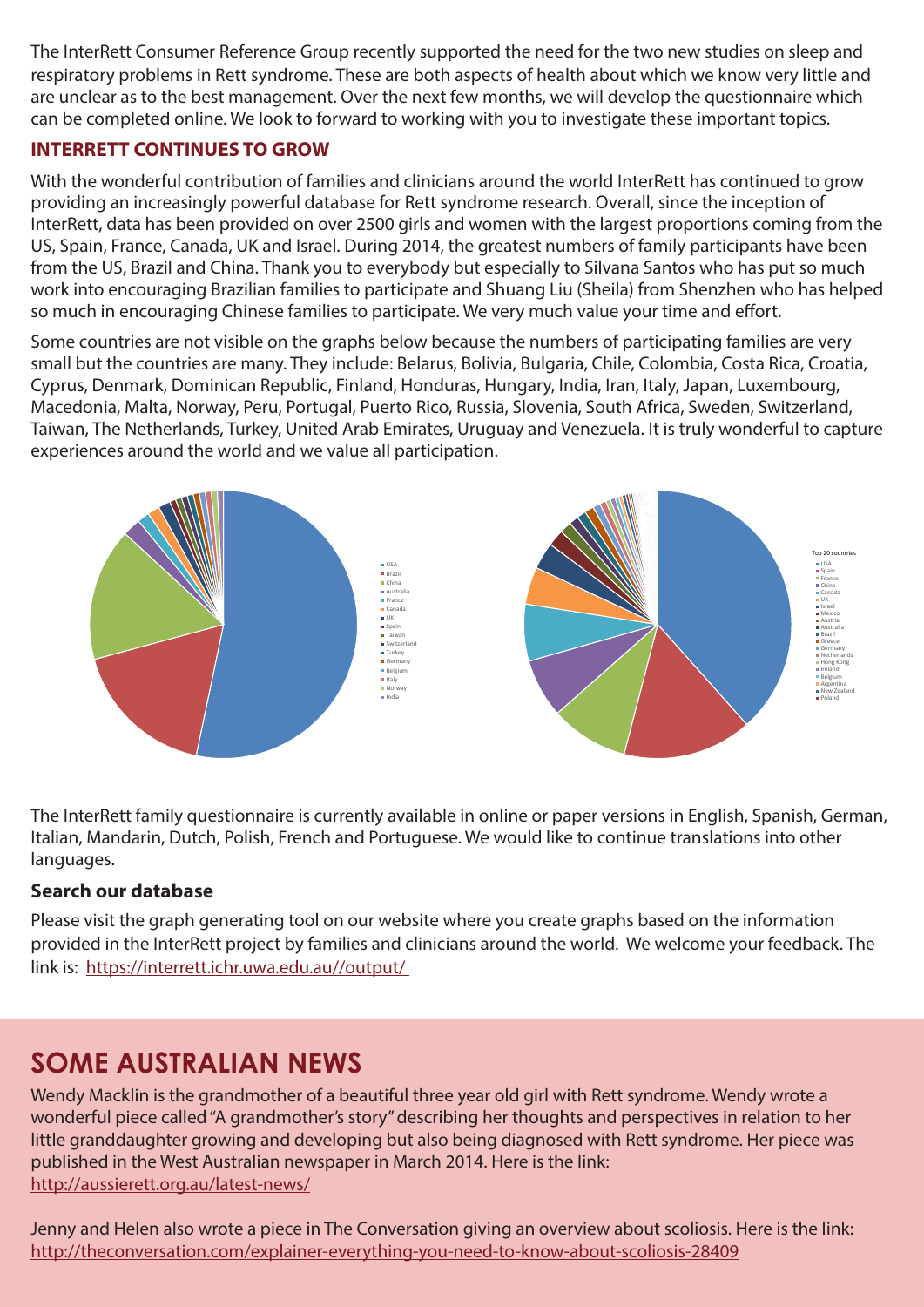#### **DISORDERS RELATED TO RETT SYNDROME**

#### *International CDKL5 Disorder Database*

The International CDKL5 Disorder Database is continuing to collect information. The aim of the new CDKL5 registry project is to collect information that is specific to this disorder from a larger number of families and their clinicians. This enhanced data repository will allow a more comprehensive profile of the clinical features that, in turn, will inform both clinical management and basic science research into cause and cure. All families with a child who has a mutation in the CDKL5 gene are invited to participate in the new database. Please visit http://cdkl5.childhealthresearch.org.au to register.

#### *MECP2 duplication database*

MECP2 duplication syndrome is a rare neurodevelopmental disorder that, in contrast to Rett syndrome, mostly affects boys. We also have plans in the months ahead to develop a separate MECP2 duplication registry database. In the meantime we welcome families with a child with the MECP2 duplication syndrome to also participate in InterRett. For families of those with MECP2 Duplication or Rett syndrome who have not yet participated in InterRett please go to: https://interrett.ichr.uwa.edu.au//irett\_quest/registration/ fam registration.php.

#### **QUALITY OF LIFE**

We have interviewd the families of twenty-two girls with Rett syndrome and asked themto talk about their daughter's life experiences (e.g. social inclusion) - to identify aspects of their lives that are most important. Parents shared many beautiful, deeply heartfelt stories of different life events that continue to help foster what they feel is a good quality of life for their daughter. These interviews are allowing us to develop a stateof-the-art measure of quality of life. This measure will help in identifying your daughter's needs and also the value of services that she receives. It will also be an important outcome measure for future clinical trials.

#### **SCOLIOSIS**

Some girls develop a severe scoliosis and spinal fusion may be recommended as management. This can be a difficult time for families when making the decision about whether to proceed with the surgery. In our 2011 questionnaire, we included questions on how families felt about the different aspects of the hospital management. The majority of families were very satisfied with their daughter's surgery and hospital care, especially when the staff were experienced and proactive and took family perspectives into account when making decisions. Many families were pleased with their daughter's straighter posture, her health and comfort, and greater ease of sitting, dressing and transfers. Most families said that they would consent to spinal fusion if faced with the same situation again.

#### **GASTROSTOMY**

Approximately one quarter of families in the Australian Rett syndrome population currently report using a gastrostomy. A gastrostomy can be used for all feeds, some feeds, just for medications or for venting excess air from the stomach. In our 2011 questionnaire, we included questions about families' satisfaction with gastrostomy surgery and the hospital care. Again, many families expressed their satisfaction with the gastrostomy procedure. They also reported improvements in their daughter's health and reduced family stress and burden during daily care activities.

The booklet on the management of gastrointestinal disorders is available on our website (http://aussierett.org.au/resources/guidelines,-reports-andbooks/).

#### **GALL BLADDER**

We used information in our Australian database together with information from our international database InterRett to investigate gall bladder disorders in Rett syndrome. Whilst gall bladder problems are relatively rare, they occur more commonly in Rett syndrome than in girls of similar ages in the general population. This may be because the muscles in the gall bladder are weaker and there is less efficient emptying. Gallbladder disease should be considered as a possible cause of abdominal pain in Rett Syndrome.



<sup>Improving health outcome:<br>**Nutritional and Dig**i<br><sup>\n inform</sub></sup></sup>